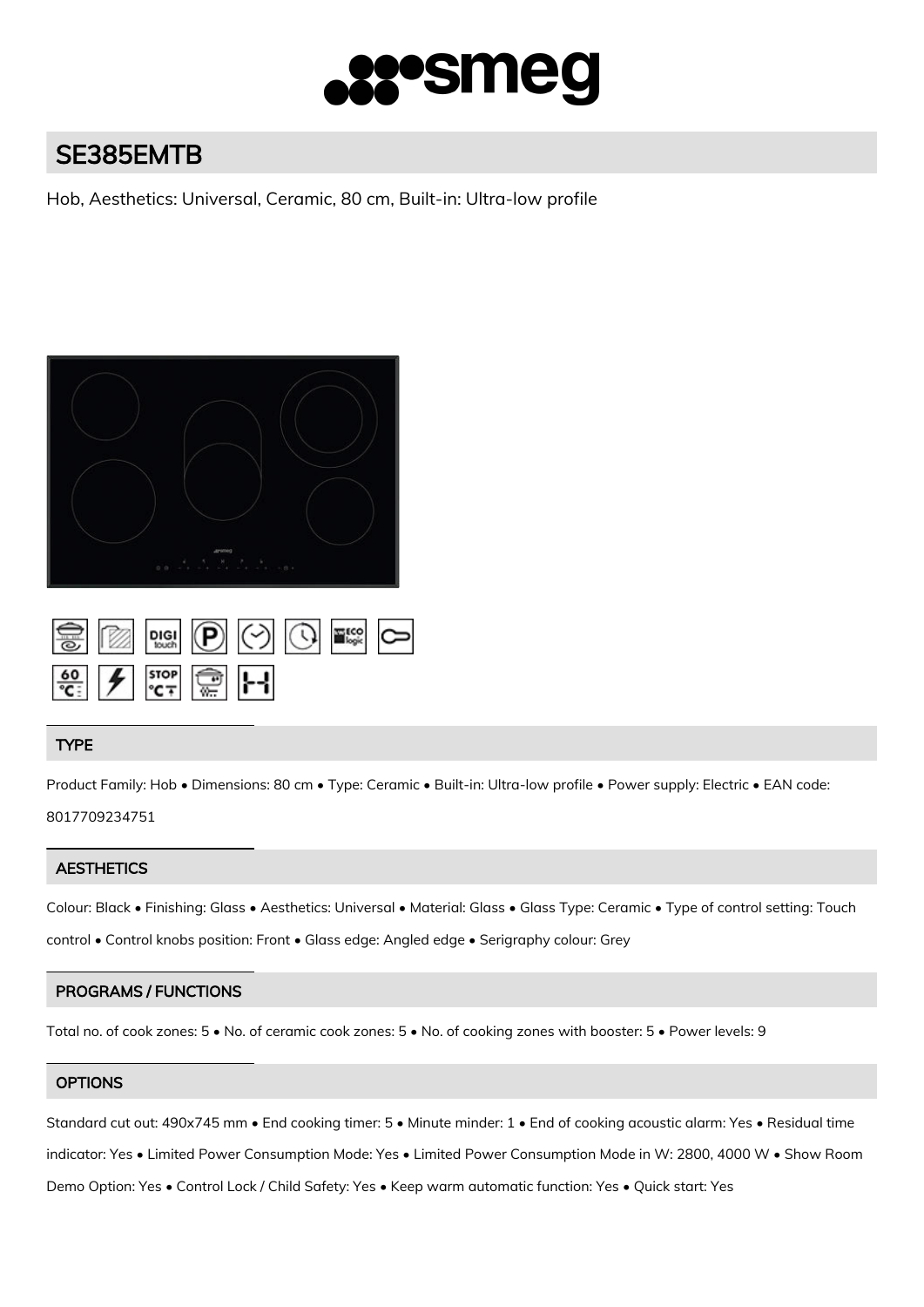#### COOKING ZONES

1st zone position: Front left • 2nd zone position: Rear left • 3rd zone position: Central • 4th zone position: Front right • 5th zone position: Front right • 1st zone type: Ceramic - single • 2nd zone type: Ceramic - single • 3rd zone type: Ceramic - extendable • 4th zone tipe: Ceramic - double • 1st zone dimensions: Ø 18.4 cm • 2nd zone dimensions: Ø 14.8 cm • 3rd zone dimensions: Ø 17.0 - 26.5x17.0 cm • 4th zone dimensions: Ø 14.8 - Ø 21.4 cm • 5th zone dimensions: Ø 14.8 cm • 3rd zone power: 1.40 - 2.20 kW • 4th zone power: 1.00 - 2.20 kW • 5th zone power: 1.20 kW

#### TECHNICAL FEATURES

Automatic switch off when overheat: Yes • Automatic switch off when overflow: Yes • Residual heat indicator: Yes

#### PERFORMANCE / ENERGY LABEL

2nd zone energy consumption: 161.2 Wh/Kg • Energy consumption zone 3: 181.6 Wh/Kg • Energy consumption zone 4: 187.4 Wh/Kg • Energy consumption zone 5: 161.2 Wh/Kg

# ELECTRICAL CONNECTION

Nominal power (W): 8600 W • Voltage (V): 220-240 V • Voltage 2 (V): 380-415 V • Frequency (Hz): 50/60 Hz • Type of electric cable: Single and Double phase • Power supply cable length: 150 cm

## ALSO AVAILABLE

# LOGISTIC INFORMATION

Dimensions of the product (mm): 50x770x510 • Depth (mm): 510 mm • Width (mm): 770 mm • Product Height (mm): 50 mm • Net weight (kg): 12.000 kg • Gross weight (kg): 13.300 kg